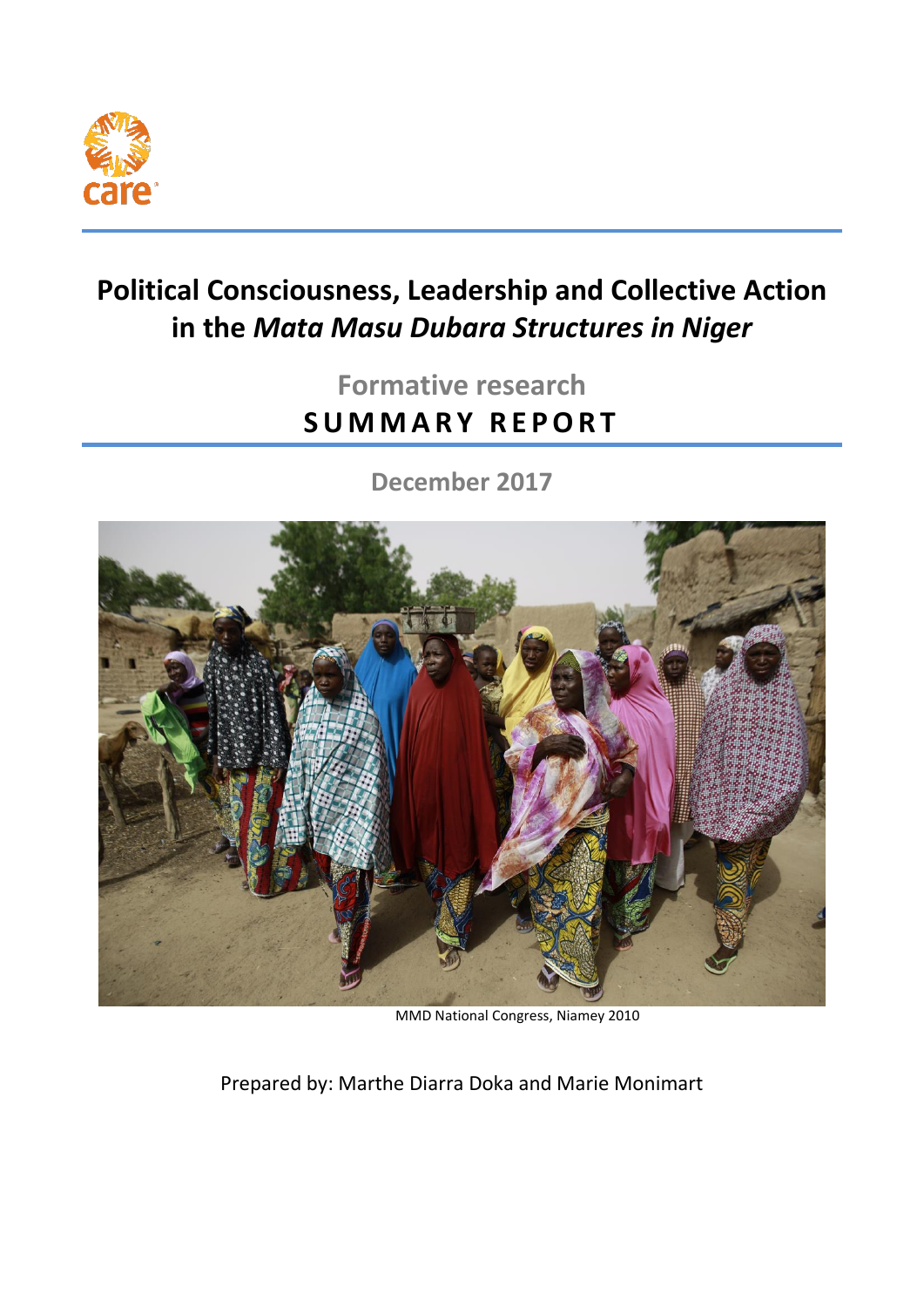## **Acronyms**

| <b>AFJN</b>                     | <b>Niger Women Lawyers Association</b>                              |
|---------------------------------|---------------------------------------------------------------------|
| <b>AFN</b>                      | Women's Association of Niger                                        |
| <b>ANDDH</b>                    | Niger Association for the defense of human rights                   |
| <b>CONGAFEN</b><br>Associations | Coordination of Nigerian women Non Gouvernemental Organisations and |
| <b>CSO</b>                      | <b>Civil Society Organisations</b>                                  |
| HDI                             | Human Development Index                                             |
| <b>IGS</b>                      | <b>Impact Growth Strategy</b>                                       |
| (I) NGOs                        | International Non-Governmental Organizations                        |
| <b>MMD</b>                      | Mata Masu Dubara, name in Hausa for ingenious women                 |
| <b>NORAD</b>                    | Norwegian Agency for Development Cooperation                        |
| <b>SIGI</b>                     | Index on Social Institutions and Gender                             |
| <b>UFN</b>                      | Union of Women of Niger                                             |
| VA                              | <b>Village Agent</b>                                                |
| <b>VSLAs</b>                    | Village Saving and Loans Associations                               |
| WARMU                           | West Africa Regional Management Unit                                |
| <b>WOM</b>                      | Women on the Move                                                   |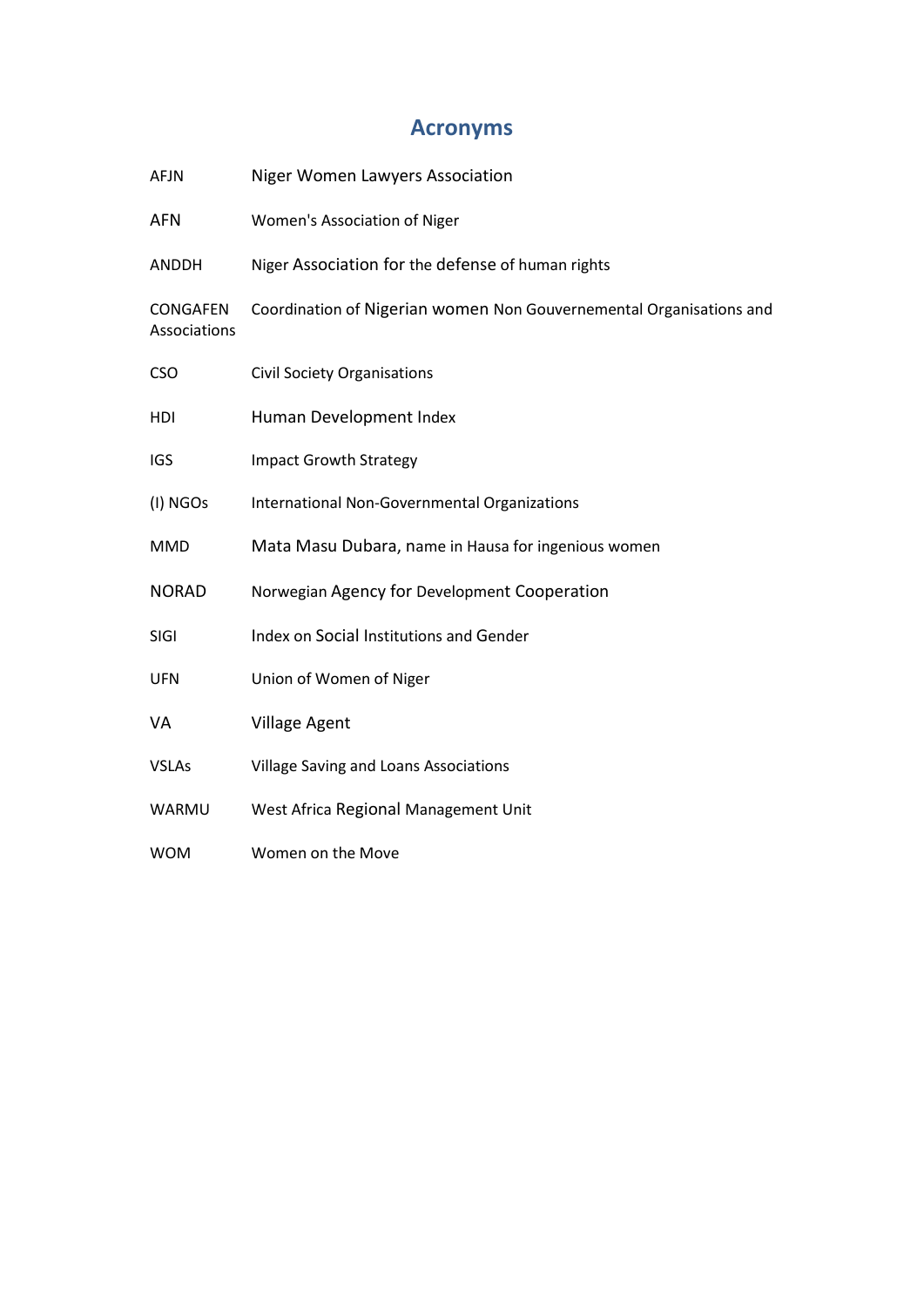| Characteristic 3: Strong collaboration among women's rights groups and other social justice groups7       |  |
|-----------------------------------------------------------------------------------------------------------|--|
| Characteristic 6: Strong support infrastructure that includes strong anchor organizations and effective   |  |
| Characteristic 7: Strong collective capacities of women human rights defenders and their organizations to |  |
|                                                                                                           |  |
|                                                                                                           |  |
|                                                                                                           |  |
|                                                                                                           |  |

## **TABLE OF CONTENTS**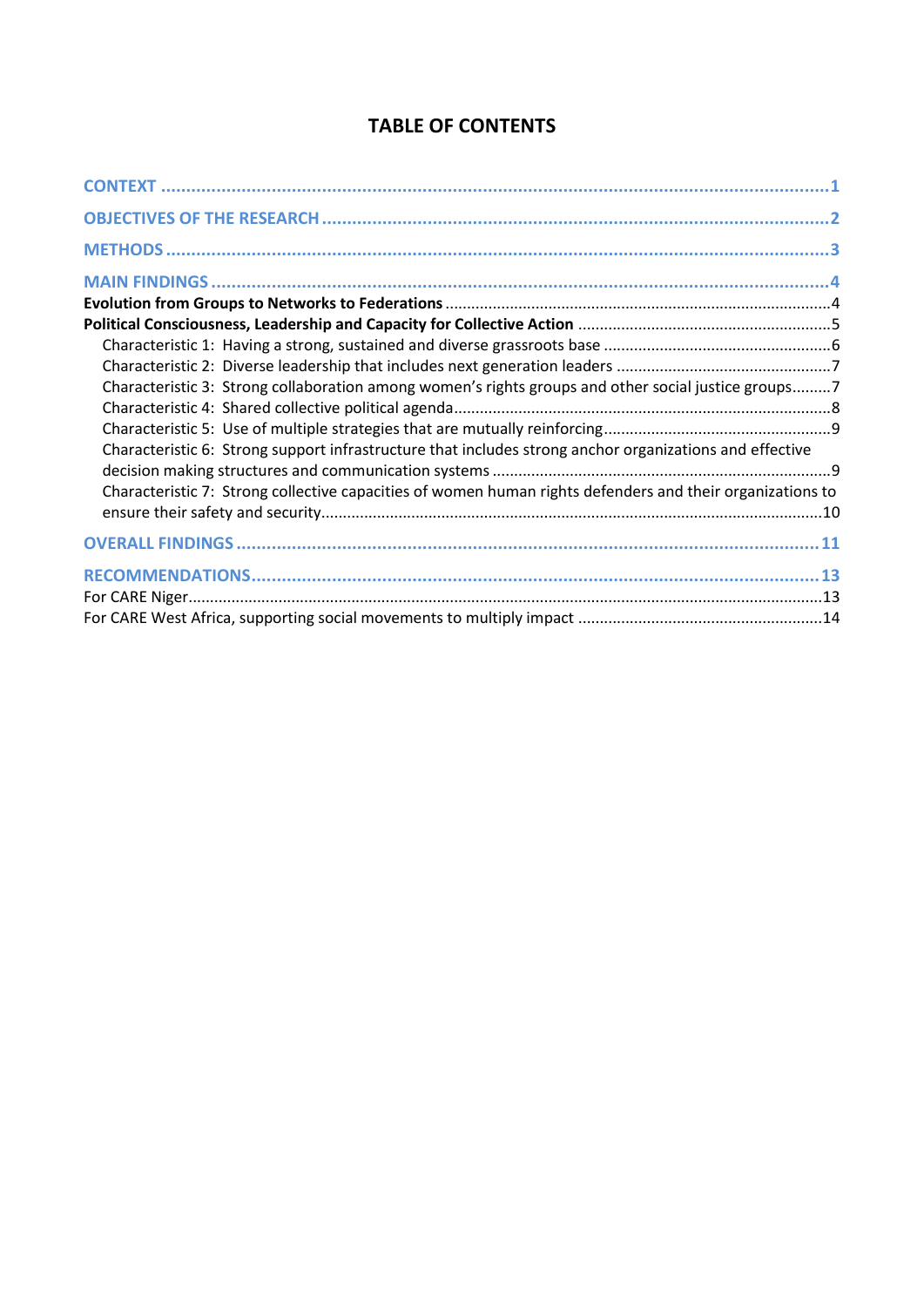#### **Acknowledgements**

Our thanks go primarily to the 700 MMD women who participated with passion and patience in this research, in the middle of Ramadan, in the hot season, and in the lean season! Their precious availability alone shows their commitment to the cause of women, the road traveled for 25 years. So thank you to these ingenious women, activists on the march in the social movement, who taught us so much - and especially since they have come so far, the champions of girls schooling!

Let us not forget also the few men we met, often leaders, husbands of women members of MMD structures who understood that the cause of women was also theirs, their children's, their community's and their country. Their support is precious.

A big thank you also to the designers of this ambitious study, who have continuously enriched this work with their advice and expertise: Doris Bartel, from Washington, Addis Ababa and Niamey, Moira Eknes herself, the Mother of the MMD, from Oslo and Niamey, Dr. Fatma Zennou from Niamey, Phnom-Penh or Brussels, Kimba Nourou present on the ground, the CARE teams that we have persistently called upon in Niamey, Maradi and Zinder, NGO partners, patient drivers and peer NGOs who enriched the reflections by sharing their experiences.

We also acknowledge the active participation of mayors, councilors, and the public services in the communes we visited. A special thanks goes the Minister of the Promotion of Women and Child Protection for her engagement in supporting women's empowerment in Niger, and who recognizes the MMD model as an element in the National Strategy for Women's Empowerment.

Thank you to the researchers of the team that we sometimes harassed to take up this challenge, and more particularly to Haoua Lankoandé, a vibrant memory of the MMD.

And finally, thank you to researcher Mary Picard for her dedication to preparing the final revised English version of the synthesis and the summary reports.

\_\_\_\_\_\_\_\_\_\_\_\_\_\_\_\_\_\_\_\_\_\_\_\_\_\_\_\_\_\_\_\_\_\_\_\_\_\_\_\_\_\_\_\_\_\_\_\_\_\_\_\_\_\_\_\_\_\_\_\_\_\_\_\_\_\_\_\_\_\_\_\_\_\_\_\_\_\_\_\_

- Marthe Diarra and Marie Monimart

| Copyright © 2017 Cooperative for Assistance and Relief Everywhere, Inc. (CARE). All rights reserved. |
|------------------------------------------------------------------------------------------------------|
| Cover photo credit: Josh Estey, CARE USA                                                             |

| Kimba Nourou                                                       | Dr. Fatma Zennou                                   | Moira K. Eknes                                                                 |
|--------------------------------------------------------------------|----------------------------------------------------|--------------------------------------------------------------------------------|
| <b>Expert M&amp;E and Impact</b><br><b>Measurement, CARE Niger</b> | Women on the Move IGS Coordinator,<br><b>WARMU</b> | Senior Advisor, Program, CARE Norway<br>Universitetsgata 12, 0164 Oslo, Norway |
| Avenue Mali Béro, Rue Issa Béri (IB),                              | Avenue Mali Béro, Rue Issa Béri (IB), 77           | moira.eknes@care.no                                                            |
| 77, Niamey BP 10155 Niger                                          | Niamey BP 10155 Niger                              | https://www.care.no/                                                           |
| Kimba.Nourou@care.org                                              | Fatma.zennou@care.org                              |                                                                                |
| www.care.org                                                       | www.care.org                                       |                                                                                |

For further information, contact: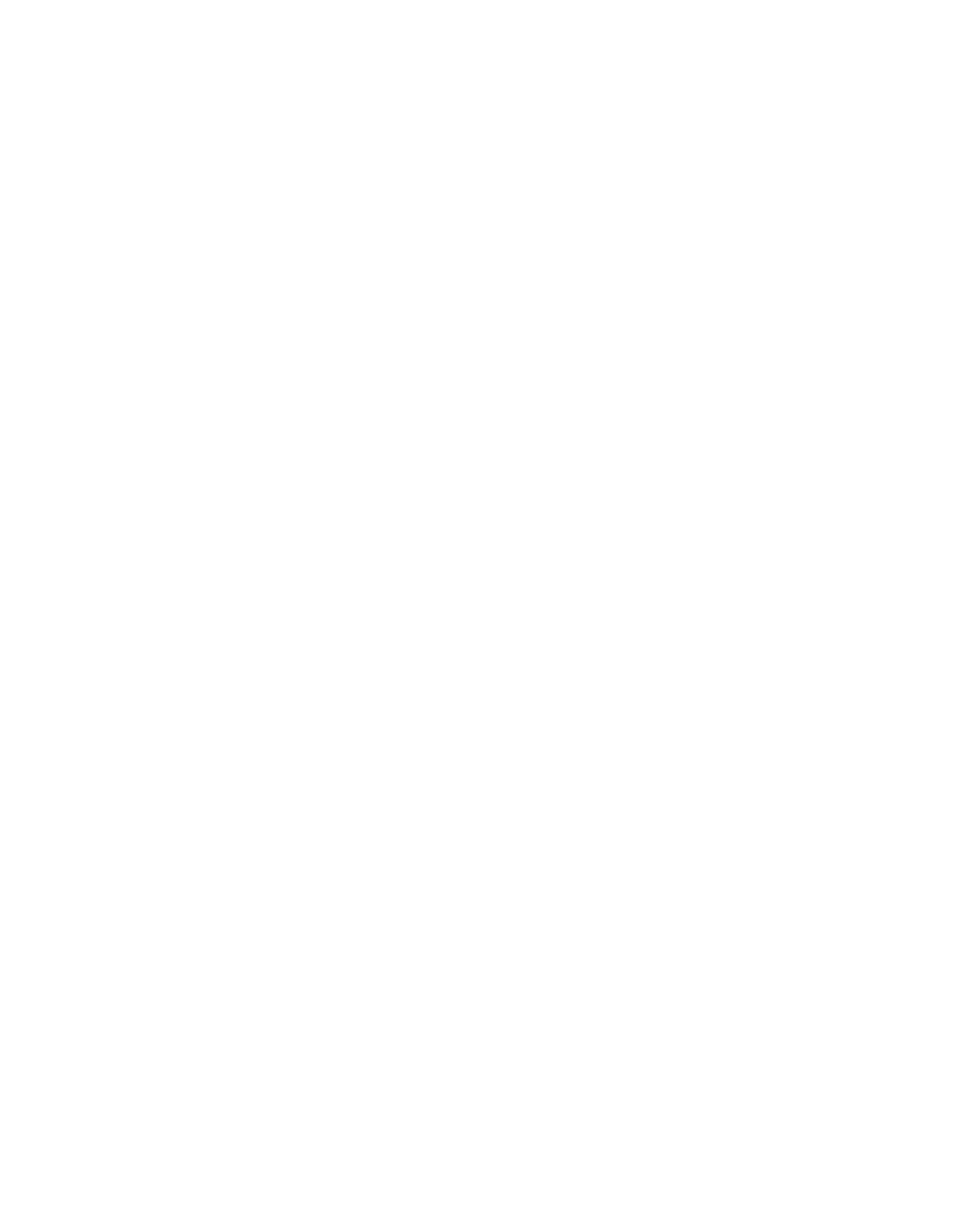## **CONTEXT**

This research study is part of a broader learning agenda contributing to CARE's Impact Growth Strategy (IGS) in West Africa - "Women on the Move" (WOM). The purpose of this study is to learn from CARE Niger's more than 25 years of experience with the Mata Masu Dubara (MMD) which has a proven track record of women's leadership and empowerment. It is also about informing efforts to scale up the MMD model and its impact in the region. The goal of the WOM strategy is to reach a critical mass that can serve as a lever for a vibrant social movement with potential for real transformation of social norms and laws in favor of the rights of women and girls. The overall premise of this direction is that social movements are essential for creating and sustaining long-term social change, and published research has shown that feminist activism is the most important and consistent driver behind progressive policy change.

CARE seeks to build alliances with social movements to help achieve strategic development goals by drawing on the strengths of a diverse leadership, a broad base of support, and agile tactics that movements bring.

To gain traction on results in food security, equitable economic development, access to basic social services, sexual and reproductive health rights, gender based violence etc, CARE, along with a host of other stakeholders – government, CSOs, the communities, international NGOs, among others – will need the strength of collective action by organized constituencies of concerned citizens. It is in this context that the research was commissioned by CARE West Africa, CARE USA and CARE Norway, and undertaken in May-June 2017.

West Africa, according to many social and economic indicators, is a particularly difficult context for women. According to the report on human development 2015, Niger is ranked 187<sup>th</sup> out of 188 countries on human development index (HDI).<sup>†</sup> The country has one of the lowest index on gender inequality in the world, with a rate of 0.695<sup>ii</sup> and ranks 157th out of 159. The index on social institutions and gender (SIGI) also ranks it in the category of "very high level of discrimination based on gender"iii. It has the highest rates of population growth, fertility and child marriage in the world. Niger breaks world records with the fastest-growing population, the highest fertility rate and the highest rate of child marriage. The illiteracy rate is 86% for women and 58% for men. The majority of households live in rural areas and live in conditions of food insecurity and climate-related vulnerability<sup>iv</sup>. Nearly half of the population lives on less than two dollars a day.

Women are further disadvantaged by patriarchal control over women's decision making and mobility, their participation to decision making spaces, access to land, education, employment, education, economic activities and political participation.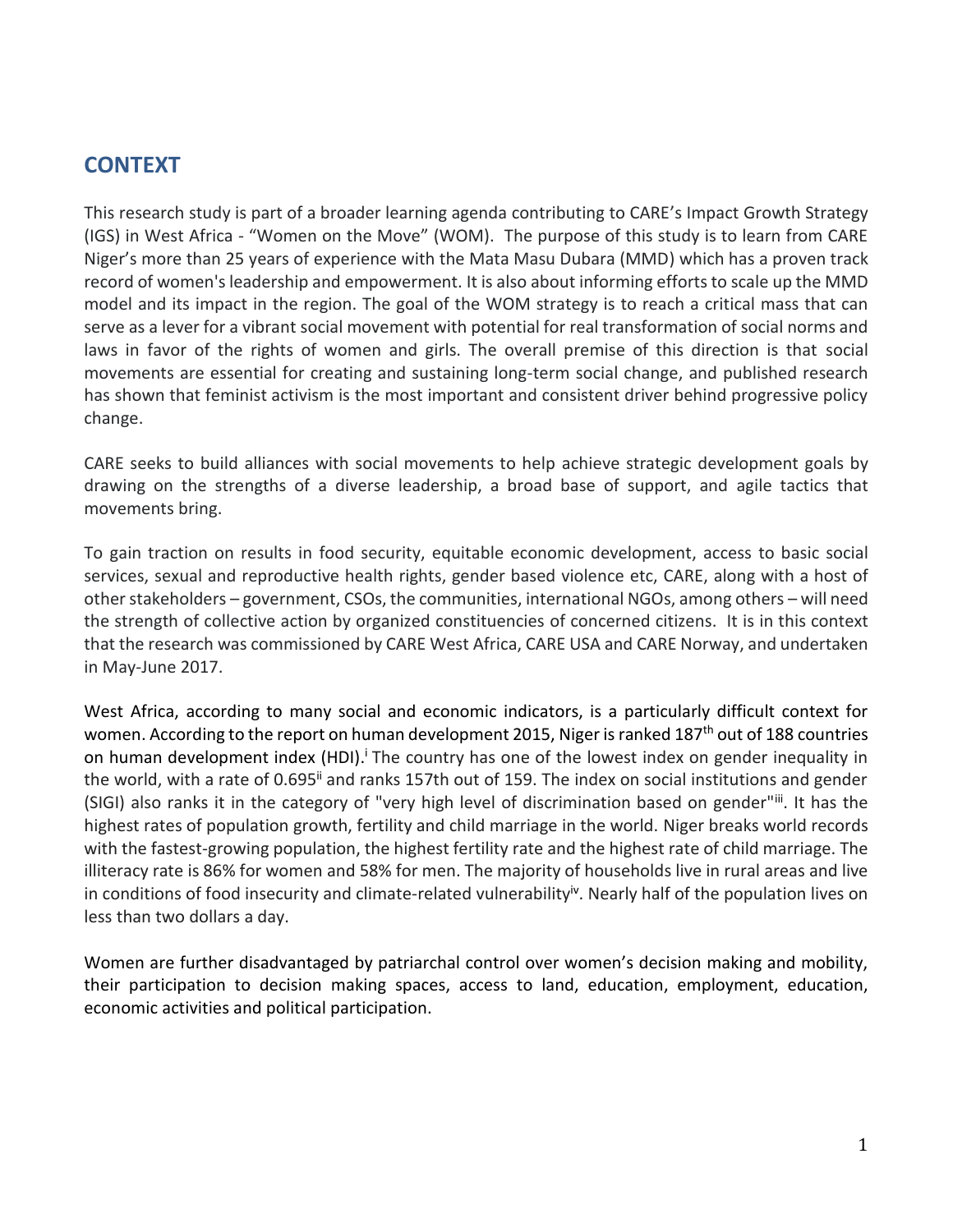This situation is aggravated by bad interpretations of religion, for example differences in the common understanding of the issues on the agenda according to the religious positions of some women's associations: the Family Code, Maputo Protocol, family planning, early marriage etc.

In terms of the political and legislative environment, women are still discriminated against because of insufficient laws (blocking of the family code for decades) and / or lack of application of texts (for example, rights to land), despite the ratification by Niger of numerous international conventions. In fact, powerful and manipulative pressure groups continue to misinterpret the meaning of these international texts and conventions and to utter threats that create a climate of fear for any organization that is committed to working on them.

However from a historical perspective, women have seen improvements in the fulfillment of their rights. After the independence, a female wing of political parties was created, such as the Union of Women of Niger (UFN 1958) and the Women's Association of Niger (AFN) in 1975. Despite their political affiliation, they have opened a wider space for women. Women's access to public life improved with the Quota Law, which was revised upwards to 15% for elective posts in 2014 against 10% in 2000. Y At the same time, the decentralization process implemented after the first 2004 municipal elections and a stronger government commitment to gender equality paved the way for women to fill leadership roles in public life and, specifically, to run for political office.

The conservative Islamist forces, which include Islamist scholarly women, continue to block the adoption of a family code governing marriage and divorce and the ratification of the Protocol to the African Charter on Human and Peoples' Rights on Women's Rights in Africa (Maputo Protocol). With the political reforms of the early 1990s, female Islamic scholars or Mallama created their own associations, and gained legitimacy as public figures in an area dominated by men.

In that context, the MMD groups responded to women's immediate need for savings and credit, while the expansion and evolution of MMD structures from 1991 to the time of the elections in 2004 also supported women's leadership capacity, allowing women to access elective positions. Since then, the growth of MMD structures has continued to embrace women and girls empowerment in general, rather than focusing exclusively on their financial needs.

## **OBJECTIVES OF THE RESEARCH**

This research has been guided by a set of key questions as follows:

- 1. What lessons have we learned from our historical work initiating the MMD model as it relates to selfreflection, critical analysis on issues of power, structural injustice?
- 2. What kind of leadership rises from MMD structures and how does it emerge? What processes nurture and support the emergence of leadership?
- 3. What optimizes MMD structures to act collectively and how successful is that collective action?
- 4. How can MMD structures best link with broader social movement actors?
- 5. What might be the role of CARE as an INGO in this process of supporting social change?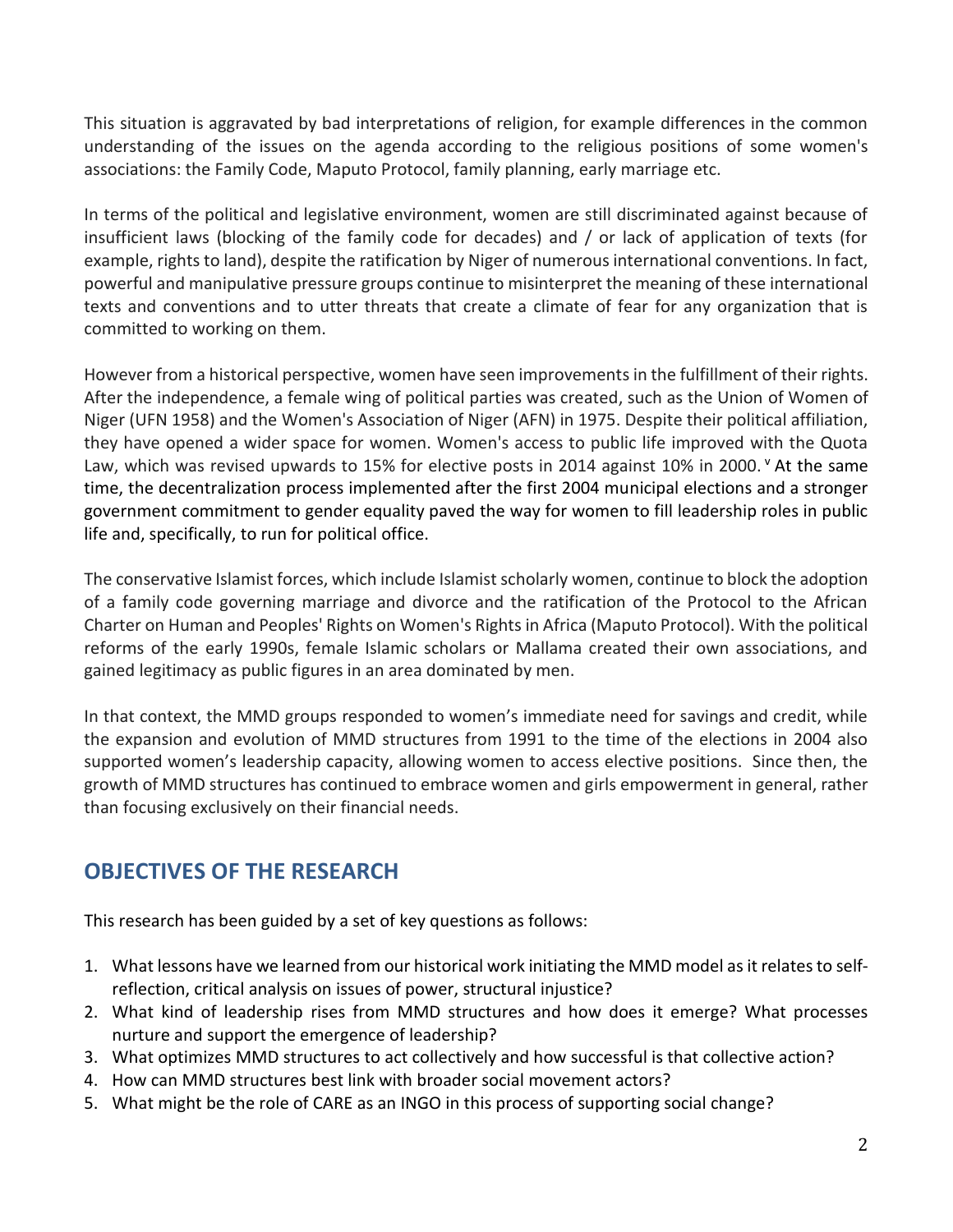## **METHODS**

The research applied a qualitative approach to data collection, using small-size focus group discussions and semi-structured interviews. A team of nine researchers, which includes the two principal consultants who supervised the research, was deployed. The sampling was done on the basis of MMD federations, thus a sample of nine (9) federations out of 24 existing federations in five (5) administrative regions – Niamey, Maradi, Tahoua, Tillabery, and Zinder - was selected in collaboration with CARE, capturing a diversity of rural-urban, size of federation, cultural diversity, and level of maturity. The tools were first tested in one municipality of Niamey, resulting in the implementation of 16 tools used with eight different respondent groups in each region.

More than 700 individuals were interviewed, of which 132 interviews were with the nine federations.<sup>V</sup> In addition to the initial workshop with partners, validation and information sharing workshops were organized with NGO partners in the regions of Tahoua, Maradi and Zinder. A final validation workshop was held in Niamey with 40 participants from federations, the Ministry of Promotion of Women, the Ministry of Population, and the Ministry of Community Development as well as partners, and CARE teams (the West Africa Regional Management Unit or WARMU, Norway, Mali, Niger, and USA). The workshop was held on 21 June after four of the reports were completed but before preparation of the synthesis report. The informal platform of Saving Groups implementers in Niger contributed to the consultation and final workshop mentioned above. This platform, still informal at this stage, was established in early 2017, with the aim to strengthen women' saving groups and advance joint initiatives.

Oral informed consent was obtained from all respondents. Data were mostly recorded on paper and findings by theme were cross-checked and quality-checked at each data collection site. Interviews with NGO partners were used to fill any information gaps and clarify the team's reflections.

Stages of the data analysis, synthesizing and report writing were accomplished first by theme for each region, then cross-regionally by theme to prepare content for the motivation report, the curriculum report, the networking report, and the mapping report. After the validation workshop, the qualitative report that drew from all thematic reports was drafted, and from the qualitative report, a synthesis was prepared in English and French<sup>1</sup>. The English version was circulated within the CARE membership and finalized on the basis of their feedback. This present report is thus a summary of the synthesis report.

Several limitations to this study are noted: (a) the sheer complexity of the research, with six different cross-referential reports, made for a heavy management burden; (b) by selecting federation sites for the sample, no comparison could be made with MMD groups that did not belong to networks and federationssince they do not exist in these zones; (c) the data collection was completed during Ramadan and the hottest time of the year, which despite the challenge, did not alter the research; (d) security prevented one of the principal consultants from accompanying the team to the field, although she was able to be on location nearby; and (e) responses were not disaggregated by respondent group or by socio-demographic data.

l

<sup>1</sup> All these reports are available upon requests.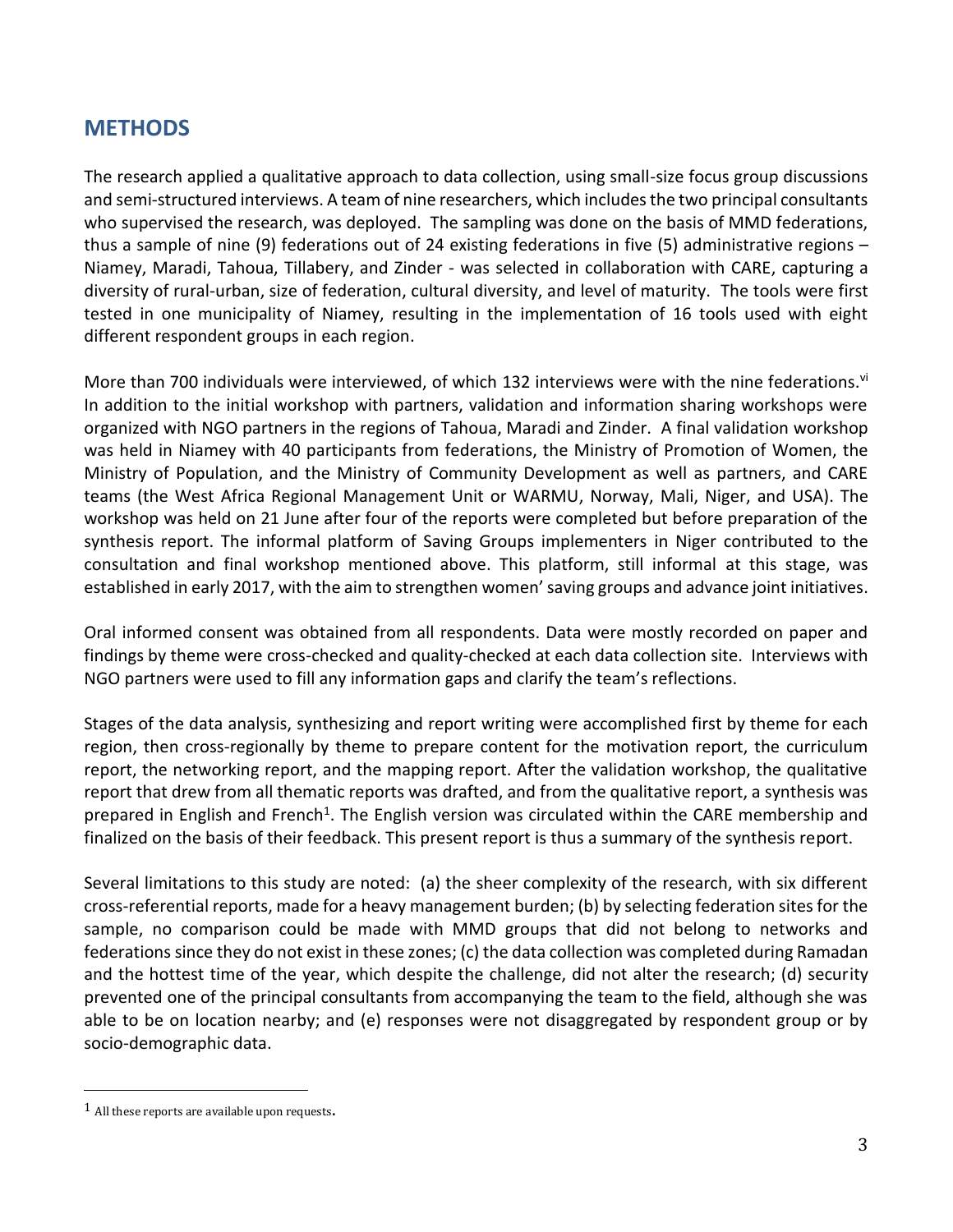## **MAIN FINDINGS**

#### **Evolution from Groups to Networks to Federations**

The MMD is a village savings and loans association (VSLA) based on voluntary participation from around 20 women (and sometimes men) from the same village who contribute to a savings fund and make joint decisions on the fund operations. MMD groups receive support from Village Agents trained in the methodology; however, for groups initiated by members, Village Agents validate the group's quality and efficacy after their creation. Loans are disbursed to members every one to two months, based on their collective savings with an interest generally at around 10 percent. The members of the groups usually have a cycle of eight to ten months after which they are free to renew their membership or open it up to new members. MMDs are informal associations governed by the 1996 Niger Cooperative Law. Since its inception in 1991, the MMD group model has spread to all regions of the country with a total count of 26,445 groups based on data from existing programs under CARE and other international NGOs. The penetration rate of MMD groups amongst women age 15-64, is currently at 13.21% for the entire country.

The first network of MMD groups came about in 2001 in response to MMD needs for community microprojects, such as cereal banks, mills, market gardening that required greater numbers of people with



Figure 1. MMD Multi-tiered Structure

more resources. A network is a union of on average three to 10 MMD groups who cooperate freely, by affinity and geographic proximity. Networks also come under Cooperative Law. They provide credit to individual members (the MMD groups) for income-generating activities. While networks are strongly motivated by financial inclusion in a context of widespread poverty, the nonfinancial collective aspects of women's empowerment and advancing women's rights take precedence in the longer term vision of networks. To date, networks have been formed in CARE programming areas; however, in the future, other INGOs that are replicating MMD Groups may also be contributing to network formation. Currently there are 245 networks across five regions in Niger.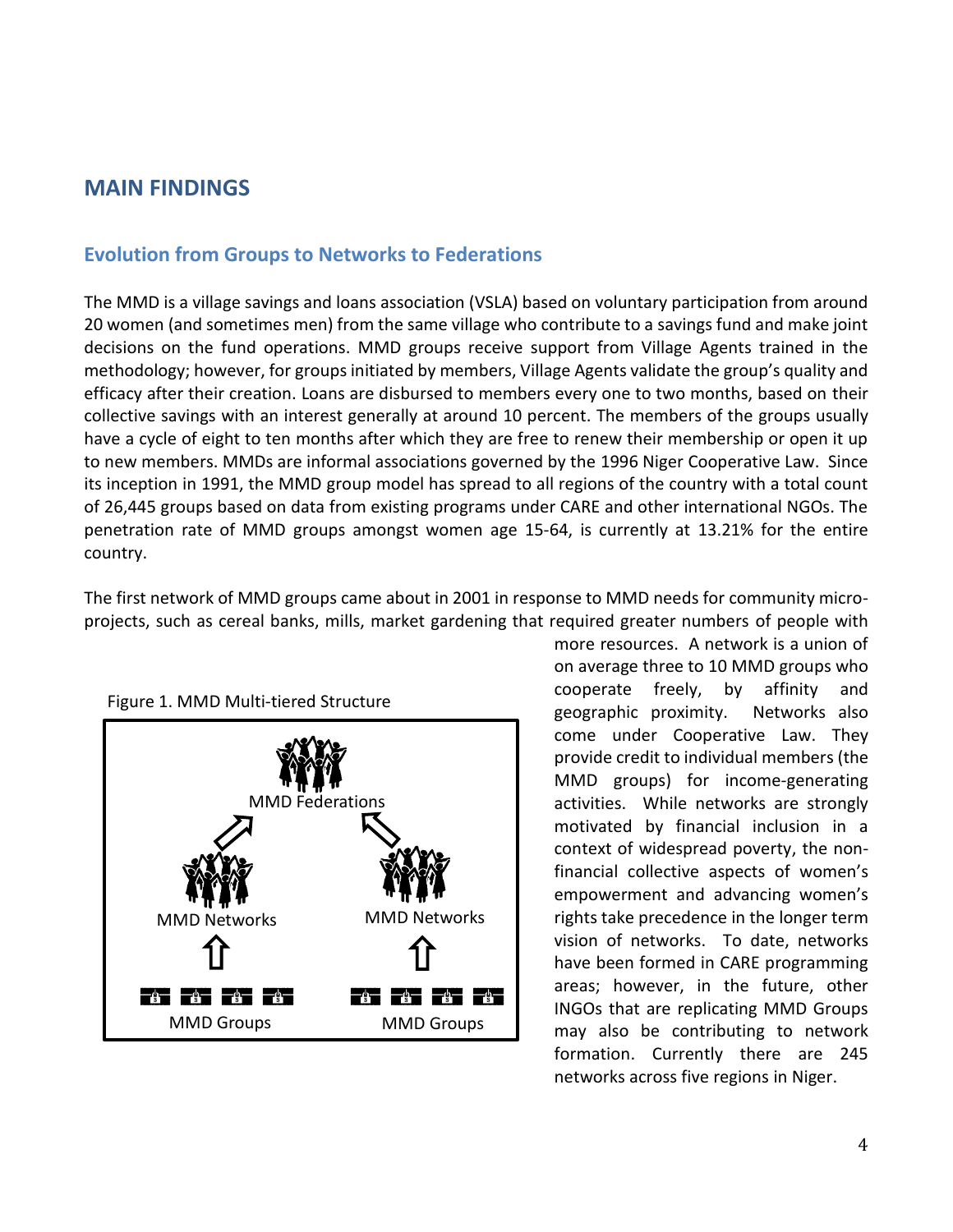A federation groups together three or more networks, issued from different villages (or neighborhoods in Niamey) in the same municipality. Membership varies from five to 18 network members, indicating strong variation in the size and constitution of federations. While the first federation in Niamey came about in 2005 in response to a banking opportunity for women (which never came to fruition), federations in rural areas have spread only in the last two years (a timeline of the evolution of MMD structures can be found in Annex 1). Federations are aligned with the municipality and their collective power enables them to mobilize a stronger force for change to advance gender equality at a broader scale by forging relations with other civil society actors and being able to attract more partners to contribute technical support, training, etc. Both network and federation women have played an active role in promoting women's entry into politics that includes electing MMD women.

Federations and networks are permanent structures, with the same rules and procedures, and charge membership fees. The same governance principles known to MMD women at group level are replicated at network and federation levels. The current count of 24 federations is spread across the same five regions where networks are operational.

Networks and federations have had notable results in many areas for women and girls, as in the promotion of girls' education, combatting child marriage, participation in public affairs, access to land, collective income generating activities, and leveraging investments to alleviate domestic chores.

CARE has played a significant role in promoting women's leadership, strongly featured in the curriculum for networks and federations. Together with partner NGOs established in the different administrative regions of the country, CARE supports networks and federations in the development of their action plans and accompanies them through the different stages of their journey. As well, CARE Norway has been a strong and constant financial and technical partner for CARE's MMD programming from the very conception of the MMD model in 1991. Since 2007, MMD federations have organized National Congresses every one to two years. The Congress presents a framework for exchange between rural and urban structures at which they share experiences and report on progress to date. The congress of 2014 recommended the establishment of a National Confederation which could put the MMD structures in a position of establishing a unified collective political agenda. This option is currently under discussion.

### **Political Consciousness, Leadership and Capacity for Collective Action**

This report reveals some of the history and scale of collective action by MMD groups, networks and federations in Niger, as well as some key insights about group identity and leadership. While the research was not aimed at determining whether MMD is a social movement or not, the findings are grouped below according to seven capacity characteristics of social movements as outlined first by Srilatha Batliwala<sup>vii</sup> and adapted by the Global Fund for Women.<sup>viii</sup> The extent to which MMD women consider themselves to be part of a social movement is expressed in their objectives and vision rather than in formal use of the term.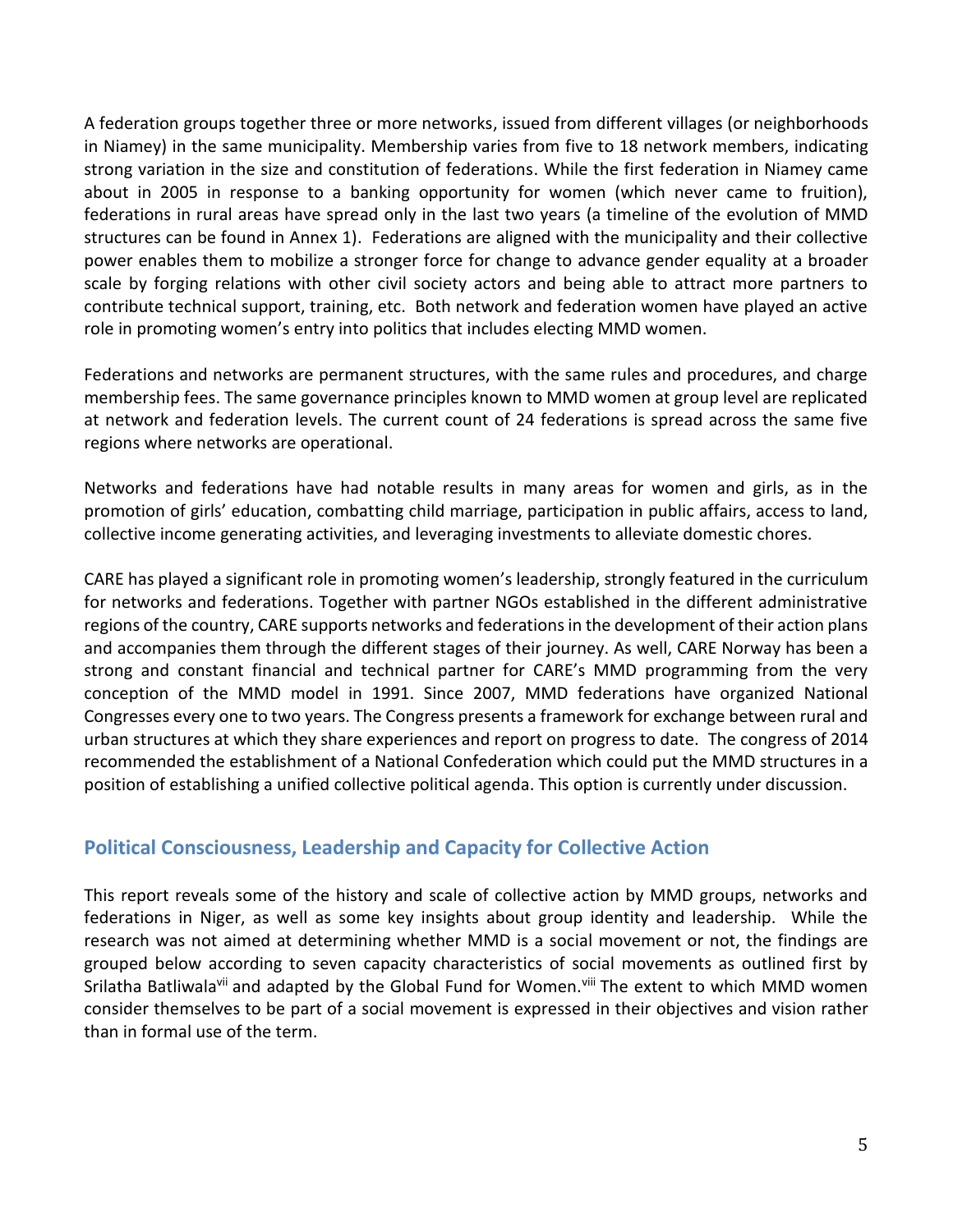#### **Characteristic 1: Having a strong, sustained and diverse grassroots base**

Each social movement begins with a *base*, a group of individuals who are affiliated and have some motivation or grounds for remaining together. Over time their growing membership and group consciousness solidifies through collective action towards a common advocacy agenda.

The MMD model arose in response to a critical need for financial services among rural women. Its origins in the grassroots level is one of its greatest strengths, evidenced by the spontaneous spread horizontally (geographically) and vertically with the evolution into networks and federations. Even today, CARE is not able to ascertain the precise number of MMD groups that proliferated on their own accord. Around 22.445 groups with more than 600.00 members have been noted. MMD members at the grassroots feel a strong sense of belonging to the MMD structures but across federations. Whether in rural or urban areas, the profile of an MMD group remains vulnerable women who benefit from income generating activities (e.g., soap making, oil extraction, street catering) and the mutual support and emergency help provided to members and, often, even non-members. They are largely poor, illiterate women, increasingly burdened with ensuring the resilience of their households. They are strongly motivated by the social capital returnsthat help build their social standing by the power of their presence and mobility. MMD women have been able to transform social norms by consensus and to obtain a base of support in their respective local contexts so that they can continue to work collectively. By grouping together in networks and federations, MMD members have further consolidated their collective power.

No socio-demographic surveys were conducted for this research but federation leaders report that their own constituency includes a proportional representation of widows and divorcees, and members also include other disadvantaged groups, such as people with disabilities, people living with leprosy, and people forced to rely on charity to survive.

According to federation leaders, married women of an older age are disproportionately represented in MMD groups. Respondents reported that restrictions by male authorities on younger married women make it difficult for them to join but MMD groups are also finding ways around this. Men are present in three percent of MMD groups, but they do not occupy decision making positions in the MMD structures. The identity label of "Mata Masu Dubara," meaning "ingenious women," is a deterrent for men. MMD women see themselves as less poor, cleaner, more enlightened, sometimes literate, respected in the community, and able to speak in public. One of the strongest motivations for maintaining a membership in MMD structures is the increasing open-mindedness or raised consciousness that spurs them to further action.

To achieve a critical mass, MMD women in Niger have been supported by a plethora of facilitating conditions (e.g., multiplication by other INGOs), but the sheer demand or motivation for women to join is a formidable driving force. Although MMD women in Niger have not established a growth target per se, they have a clear aim to expand their numbers by incorporating more women into MMD structures. However, the MMD leaders have not yet exploited opportunities for recruitment within urban centers, besides Niamey.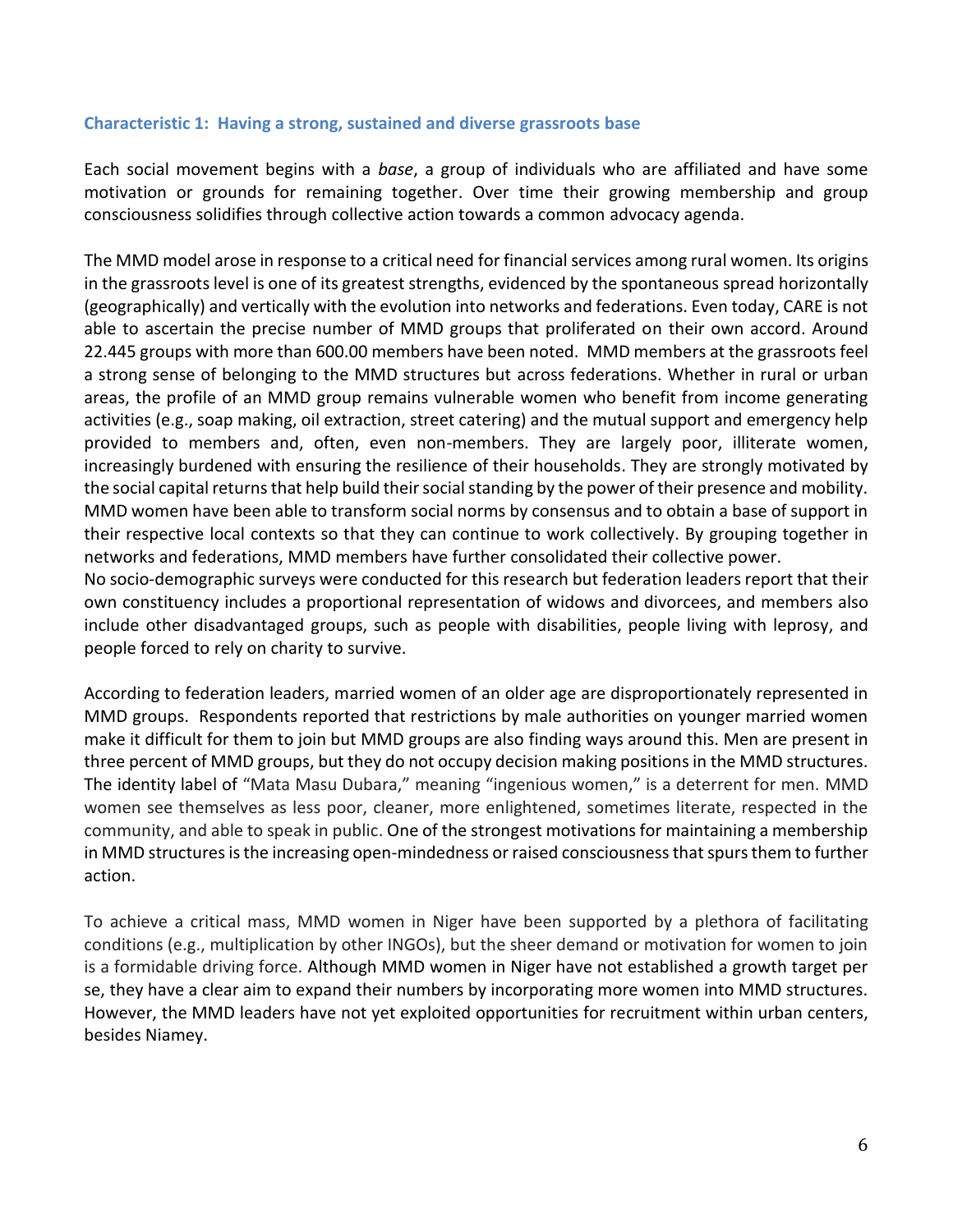#### **Characteristic 2: Diverse leadership that includes next generation leaders**

Aware of the socio-cultural constraints on young women, the MMD groups have made it a priority in their long-term strategy to prepare young women by insisting on their equal right to an education, all the way from primary school to university level. Various actions with notable results have been reported by MMD women to promote girls' education.

Leadership development is a core element of capacity building in the MMD structures, from group level, to network, and to federation. The practice of leadership is embedded in the functioning of the MMDs, as they learn to apply principles of good governance. As well, members select their officers on the basis of specific qualities and competencies (rather than status or social position). The leadership training for groups, networks and federations enables women to declare and to claim their rights and to develop a capacity to negotiate and influence decision makers.

Within their own structures, women practice a form of democratic leadership that is based on the trust which members have in the leader. As part of the General Assembly of a group, a network or federation, they have the right to remove an officer or leader who is not performing. While the rules and procedures generally work well, the research noted some inconsistencies. Sometimes this is inevitable; for example, the shortage of dynamic, available and literate members in groups and networks makes it sometimes difficult to avoid the election of the same woman to more than one position, which goes against the MMD rules.

Leadership within their own structures is fertile ground for MMD women to extend their leadership skills within their own communities and in society generally. Results on the 2011 elections show that 67% of women elected in rural areas were MMD women, including some who took up the post of mayor and deputy mayor. Some federations are not satisfied with the 15% quota and seek to raise it to 30%, through their participation in gender platforms and other local structures.

#### **Characteristic 3: Strong collaboration among women's rights groups and other social justice groups**

Findings show a distinct rural-urban difference in opportunities to collaborate with other organizations, with urban MMDs more likely to jointly organize public statements, marches, sit-ins, and joint conferences with other advocacy organizations, particularly CONGAFEN. However, while CONGAFEN is an important partner for the MMD movement, the relationship is dogged by a difference in identity, one of the reasons why some in the MMD structures are interested in forming their own national confederation. Rural areas have a paucity of human rights organizations and distance from urban centers for some MMD structures is also an issue. Yet, the MMD movement has a relationship with the Association of Women Lawyers of Niger (AFJN) and the Nigerian Association for the Defense of Human Rights (ANDDH).

MMD structures at present have strong collaborative ties with local NGOs who work on gender equality and women's empowerment who might, or might not be partners of CARE or not.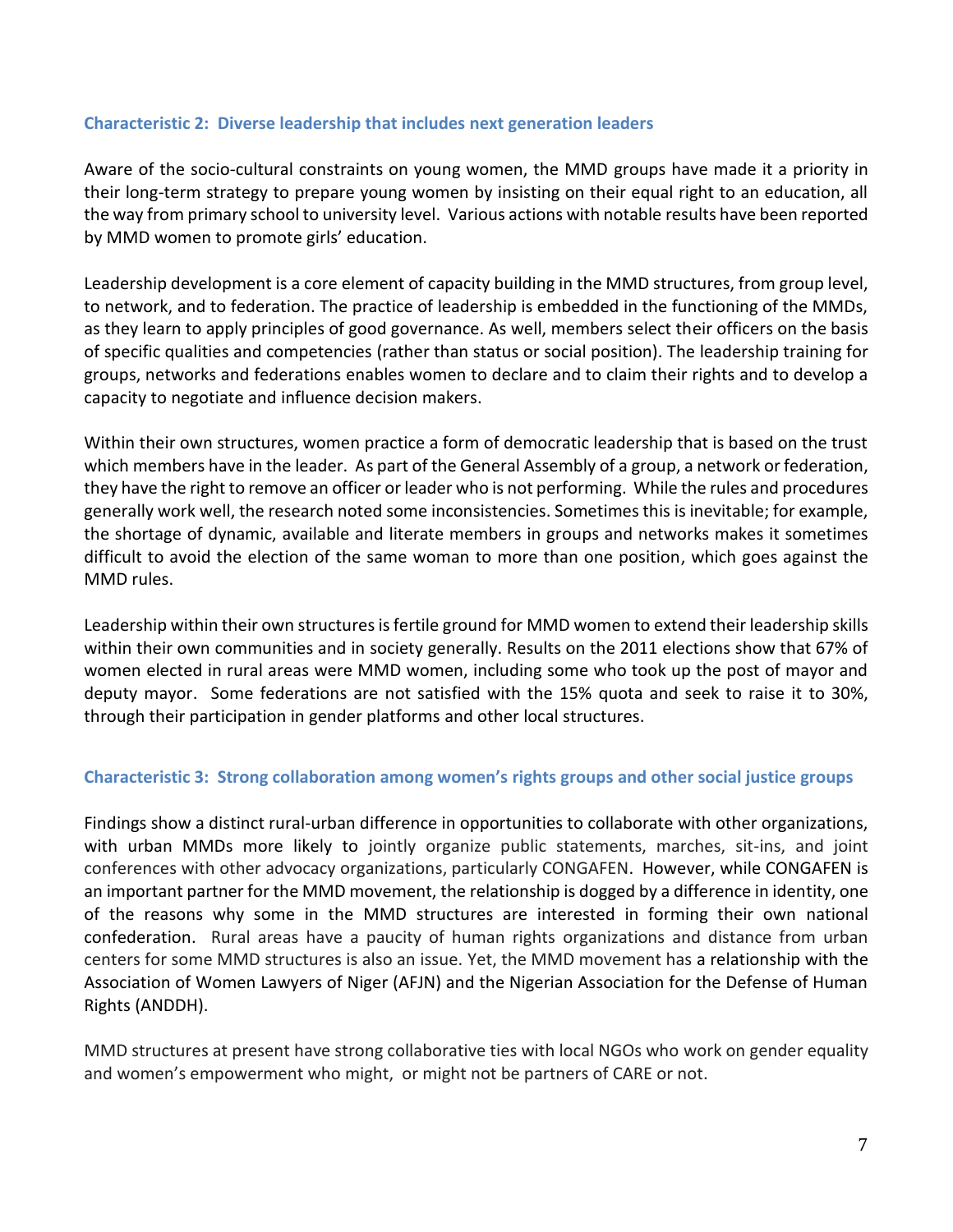Collaboration across federations and networks is limited to convening events, e.g., the National Congress, celebration of the International and National Women's Day. At this time in their evolution, MMD structures mainly collaborate with other stakeholders within their own municipalities. Where they exist, gender platforms at this level have provided a natural forum for jointly addressing women's rights issues with local actors that include men in positions of authority (village leader, religious leader, etc.). Collaboration with political parties has also been essential for advancing gender equality in access to political rights, despite the instances of patriarchal attitudes and partisanship.

#### **Characteristic 4: Shared collective political agenda**

Whether the MMD movement could be said to have a shared collective political agenda depends on evidence of clear long-term goals and vision; a set of clear short-term political priorities; and a shared understanding of problems and potential solutions. Also, when opportunities arise, whether members can respond quickly in a coordinated way. How effective the movement is in reframing and communicating issues within and beyond the movement is also at issue.

As part of the practice of setting up networks and federations, members prepare an action plan that aligns with their vision statements and objectives. CARE and the partner NGOs accompany them in this process that is then followed up by the Village Agents. The action plans for federations are aimed at addressing barriers for women and girls that are common to several villages, for which they are then able to advocate at national level as part of the MMD Congress. They are often designed as well to contribute to some of the objectives of the municipality development plan. It is otherwise still too early in the MMD evolution for action planning that spans federations, a region or regions.

Communication at federation level amongst members is through mobile phones and weekly meetings. Access to digital technology is otherwise limited. Typical of communication with outside actors, MMD members maintain good collaboration with local authorities to influence their development plans and make their claims heard. It is less clear the extent to which other women not in the MMD movement, other development actors, and civil society organizations are made aware of MMD plans, if they are not already directly engaged as partners.

Some examples were given by MMD federations of rapid mobilization of MMD women for collective advocacy and CONGAFEN has often relied on MMDs to show up in large numbers for specific events. If the MMD structures establish a confederation, the convening of federations across the country could serve as a platform for a unified collective agenda and for engaging other partners beyond the MMD movement.

A caveat to the movement's advocacy activities is to consider the recommendations of the review by M. Bachar (2017) on the MMD's legal status, as one of the review's findings is that certain themes, such as violence against women, girls' schooling and women's political participation are a difficult fit with the objectives of a cooperative (as defined under the Cooperative Act).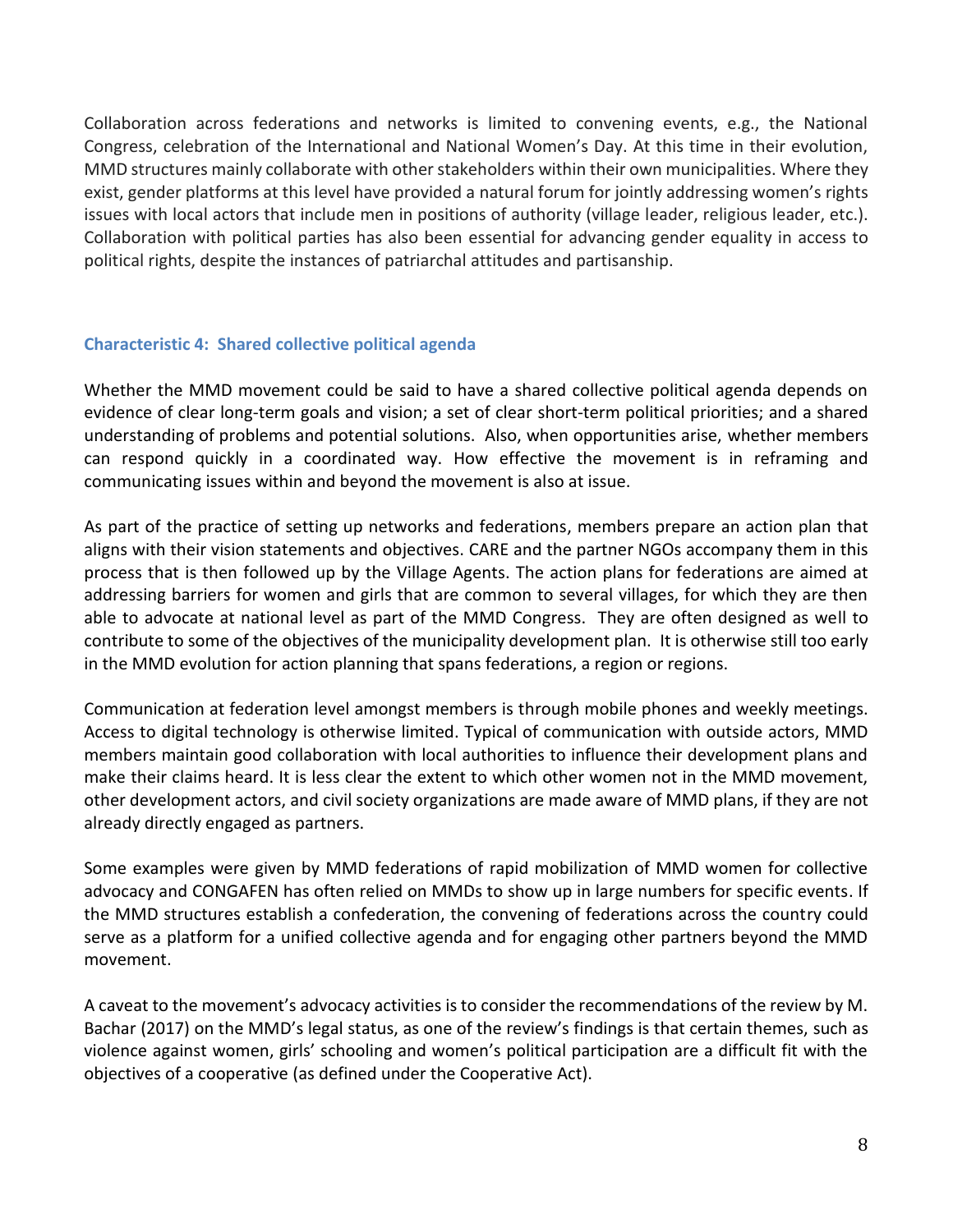#### **Characteristic 5: Use of multiple strategies that are mutually reinforcing**

Using multiple strategies that are mutually reinforcing is important for building the movement. Collective, coordinated efforts are applied to generate evidence that inform strategies development. Such coordinated efforts often require effective use of appropriate technology and media to communicate with different audiences.

MMD structures have used a combination of strategies from group to federation level that include microprojects at community level, service to the community, social support to MMD members and their families, lobbying and advocacy, raising public awareness of women's rights issues through targeted channels, as well as running for political office. Their strategies are adapted to local contexts and their negotiation tactics feature strongly in their success. Gender platforms have given them an easy conduit for advocacy in rural areas and many groups go door-to-door or use radio for mobilizing efforts. Urban federations are challenged by a more complex environment and operate with a larger set of actors.

While a few examples of cross-federation coordination exists, the best example of coordinated efforts at the level of a movement is running for elections, and the two Women's Day celebrations(international and national) also offer a basis for a coordinated strategy of concurrent events throughout the country. There are clearly joint commitments to girls' education, child marriage, and other women's rights issues at the level of the movement, but planning efforts have yet to evolve into a coordinated set of multiple strategies across the country.

The training for networks and federations do not feature communication techniques with different audiences and it may be increasingly relevant for the movement to develop a communication strategy to accompany a growing number of target audiences, as they expand and consolidate.

#### **Characteristic 6: Strong support infrastructure that includes strong anchor organizations and effective decision making structures and communication systems**

The definition of a strong support infrastructure is one that allows groups to come together for peer learning and joint planning. Further, anchor organizations or coalitions coordinate and communicate with members of the movement effectively, provide appropriate capacity building support to the smaller organizations, and are effective in raising, managing and distributing funds and other resources for the movement.

CARE has been the MMD's longest and most trusted anchor organization, nurturing the MMD groups and structures as a part of its programming for the past 25 years. It has taken the commitment of CARE and at least one devoted donor, NORAD, through the facilitation of CARE Norway, to witness and support the evolution of the movement. Key features of CARE's support show that the trust between the movement and the anchor organization is foundational. It is important for the sponsor organization to know what it can and cannot deliver and to know what the movement expects of them. Helping the movement seize windows of opportunities, such as the 2004 elections, is pivotal, as is the availability of financial, technical support. The role of facilitator and the capture of best practices into formal guidelines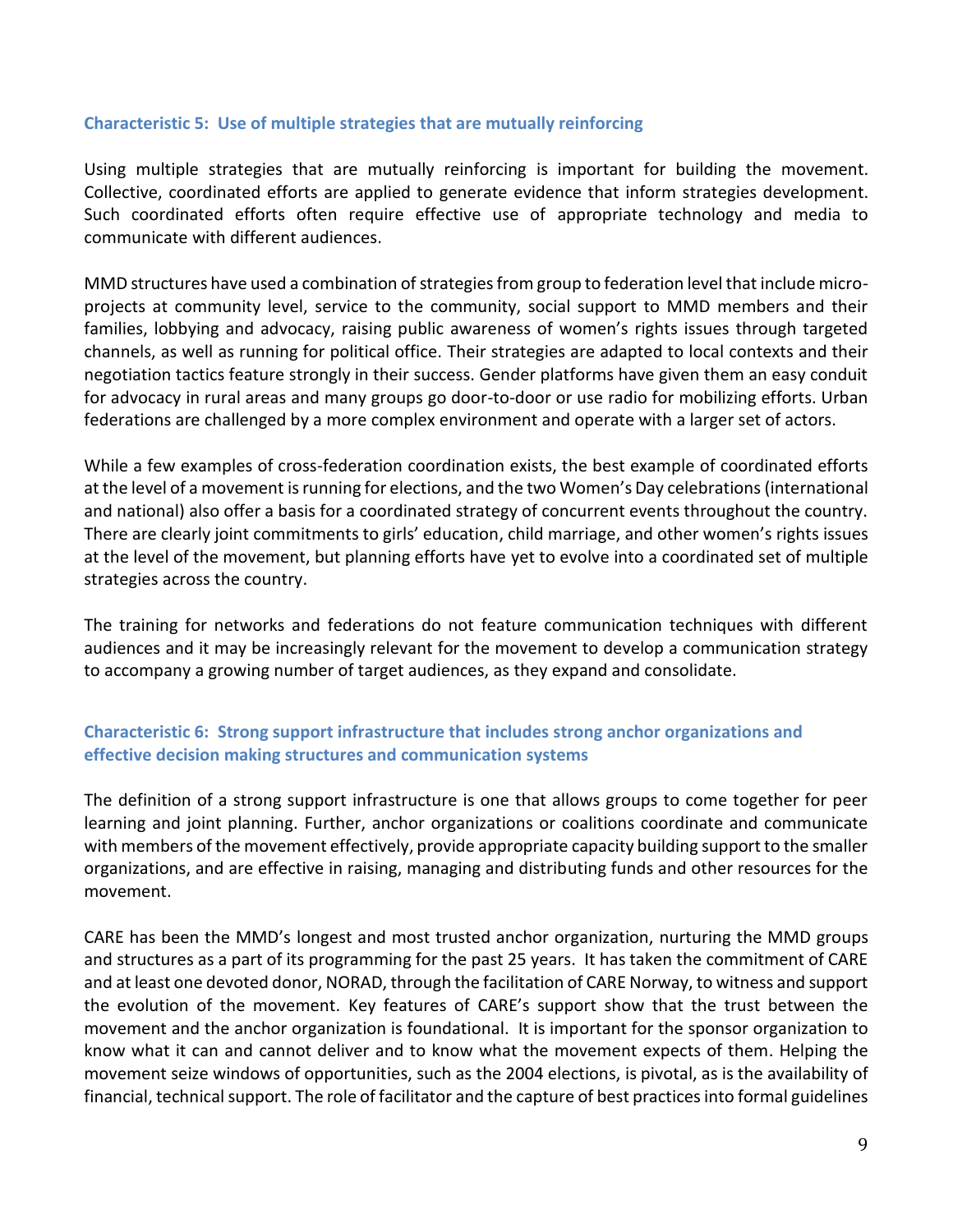is also key. CARE's decision to support the MMD groups as informal structures by building the capacity of local NGOs to support them, rather than convert the MMD groups to a formal institution or NGO, further enabled the spontaneous replication of MMD groups and evolution towards collective action.

Other international NGOs that are contributing to the formation of new MMD groups have expressed interest in supporting a common agenda and approach to supporting networks and federations.

The role of the "anchor organization" as mentor or critical friend, being careful not to lead nor leave them behind either, carries risks with it as well. CARE is aware of these and continues to inform itself on the options that need a dialogue with MMD members. In considering support gaps, a network of peerto-peer learning across networks and federations would be useful and finding a means to forge a connectedness between MMD structures, beyond the congresses themselves that will build a greater force for change by creating synergies and a coordinated political agenda. The idea of a national confederation is of interest to some federation leaders and more discussion is needed.

#### **Characteristic 7: Strong collective capacities of women human rights defenders and their organizations to ensure their safety and security**

Movement members must be prepared for threats to their safety and security in defending their rights, and in the case of the MMDs, in conducting their financial activities. Access to formal and informal networks can help them respond to violence against women human rights defenders. They should have security plans and strategies to ensure the physical safety of its members, whether in public spaces, offices, or their homes. Digital security is also important these days with potential future use of smart phones. And measures for self-care should be included in their strategies.

Risks do exist for the MMD members and five of the seven federations said they have no protection system for their members nor for their venues. Because they do not have their own facilities for meeting, they often carry large amounts of cash and count out in a public space where they meet. A further risk particular to the MMD structures is the risk posed by the financial management capacity requirements of federations and networks, as they expand their funds and their membership. In terms of political risk, such as threats to physical safety or resistance from religious leaders, MMD members use strategic negotiation skills and forge professional relationships with administrative leaders to prevent threats as much as they can. As they expand their operations to a broader scale and higher maturity level, this may raise the current risk level and require additional planning beyond the skill level they have already deployed.

There is little awareness or plans around self-care. Digital security is not yet an issue for MMD women in Niger, especially in rural areas, given high levels of illiteracy and limited access to smart technologies. However, it is likely to be an issue in the near future, since women are a formidable untapped market for digital financial services.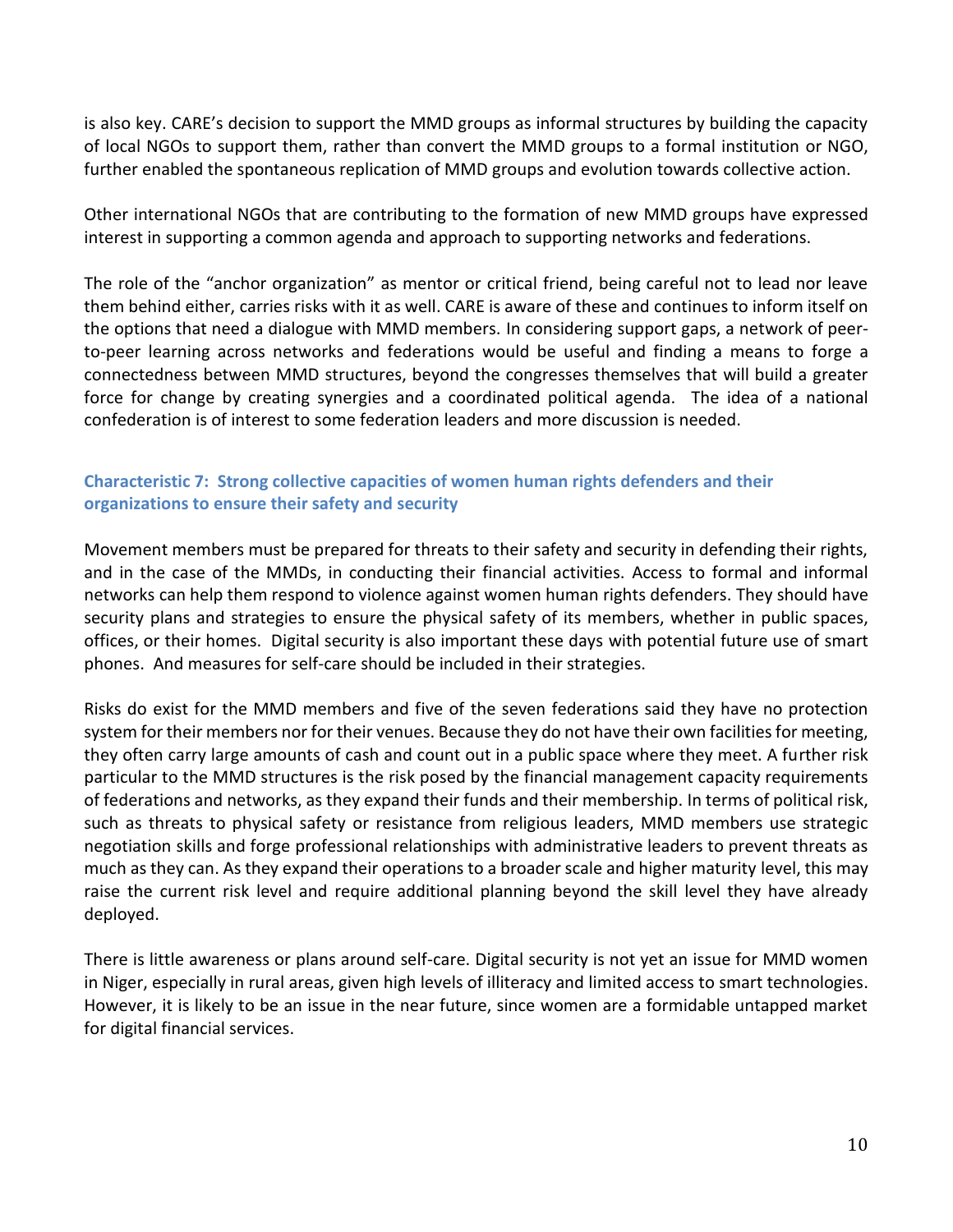## **OVERALL FINDINGS**

- 1. **Success in Acting Collectively.** The research showed that the demand for networking emerged spontaneously from the MMD groups, and networks evolved into a platform for collective action towards social and political change. Despite the lack of a single unifying structure, there is an impressive number of women who self-identify as belonging to MMD networks and federations, particularly since they represent primarily poor, illiterate rural women who are hard to reach. Their vision statements and self-described achievements show that they are aware of their human rights and are working with civil society and government bodies to make services more accessible and accountable to women, while, at the same time, offering remedial solutions where services are unavailable (e.g. literacy classes, boarding services for girl students). Beyond the group level the networks and federations' solidarity and collective action is achieving results.
- 2. **The Drivers Behind the Success of the MMD Model.** The savings and credit mechanism built on a design of solidarity, transparency and leadership through good governance is what attracted them and opened the door to a much broader set of social benefits. The solidarity and collective action through groups, networks and federations has been shown to be transformative to their economic, social and political empowerment.
- **3. Evolution of MMDs in Niger**. Four key aspects mark the evolution of the MMDs: (a) a model that evolved in the direction of women's empowerment; (b) retaining the informal status of the MMDs; (c) the spontaneous and rapid spread of MMD groups; and (d) their legal status as cooperatives when they have evolved their activities with engagement in advocacy activities for a broader agenda on women's rights. More discussion with the MMD networks and federations is needed to explore how best to pursue advocacy and alliance building with other civil society actors.
- 4. **Structure-building: groups → networks →federations.** MMD groups expanded laterally but they also expanded vertically, growing in scale of operations by nesting groups in networks and networks in federations, with the prospect of becoming a national confederation and a more influential force. The trend of groups joining networks and federations is a show of commitment to a broader collective agenda, currently representing 641,149 members (mostly women) across seven regions of the country.
- 5. **Growth.** The greatest multiplier lies in the demand from poor, marginalized women for access to basic financial services. Geographic and demographic conditions come into play, as does the demand from development partners to use the MMD as a platform for women. In Niger's particular case, the growth spurt at federation level happened as a result of an announcement to form a confederation that therefore required network and federation formation. This attests to the readiness of MMD women to be part of a greater force for change. However, the risk of rapid expansion is that some networks may not have proper support and planning in place.
- 6. **Essential Forms of External Support.** There are five forms of support that have proven key to Niger's experience: (a) a curriculum or training package; (b) a cadre of Village Agents or the equivalent; (c)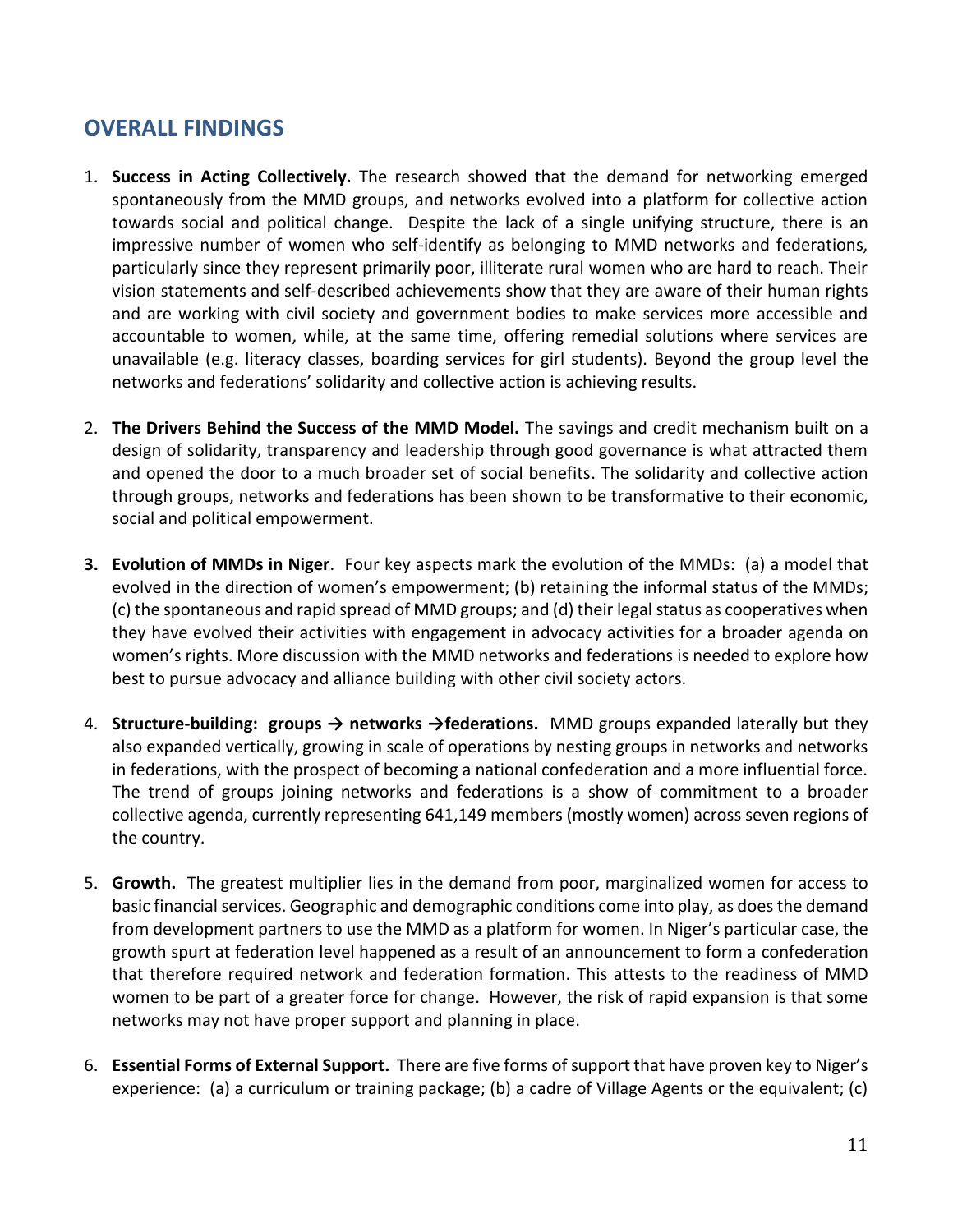accompaniment by a sponsor organization; (d) financing particularly for convening, training and even some advocacy activities; and (e) legal aid to prevent or address rights violations, advocate for policy change, address irregularities in group functioning, and ensure conformity to laws as informal institutions.

- 7. **The Role of a Sponsor Organization.** The role of "facilitation agency" like CARE is key to identify opportunities that arise: the convener role, providing access to other resources and opportunities, and technical assistance for capacity building as well as action planning and strategy development.
- 8. **Characteristics of a Social Movement.** The current MMD status exhibits several strengths a grassroots base that has endured for 25 years, the emergence of women leaders in their own structures and in politics, good collaboration with local actors in their immediate sphere of influence, the use of multiple strategies to create change for their members and for women and girls generally, and a strong identity as MMD members who can mobilize their members easily. And the growth of membership, in the continuing formation of new groups, networks and federations remains significant. Areas to be further developed, such as a communication strategy, safety and security plans, connectivity across the movement, have been captured by the recommendations below.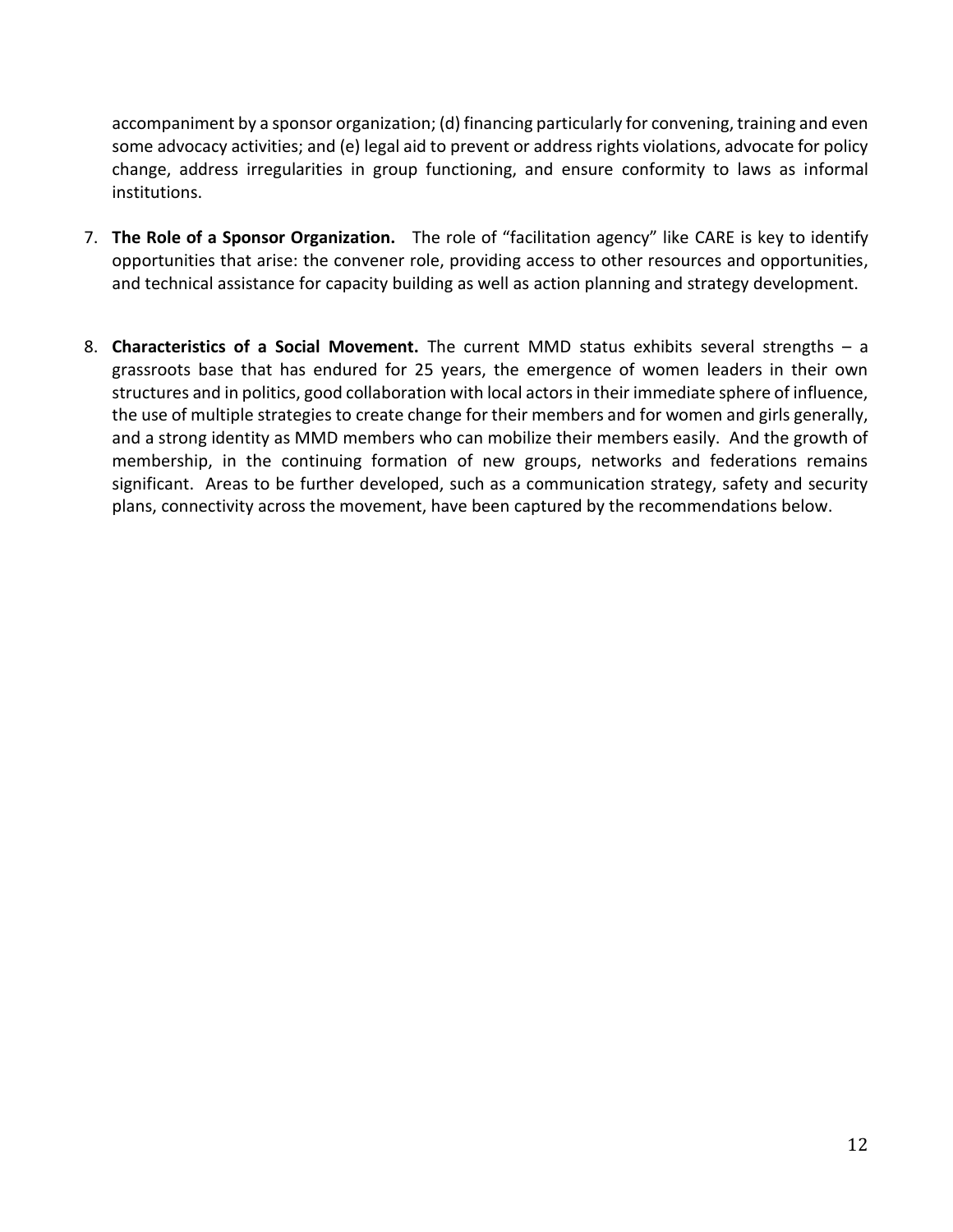## **RECOMMENDATIONS**

#### For CARE Niger

Operational recommendations can be found in the main report. Below are a set of strategic recommendations:

- 1. CARE should reflect on its role in accompanying an autonomous movement, versus the role of an organization in establishing multiple financial cooperatives. Key factors that have worked so far include providing convening space without setting the agenda, facilitating a 'seat at the table' of external venues, allowing the structure to remain informal, not pushing for formal status, allowing for the spontaneity and fluid nature of the groups to remain intact or reform as they wish. The key to accompaniment is to assume the role of a trusted friend (or sister or mother) that listens and responds in ways that empowers women.
- 2. Many MMD participants in this study reiterated the emphasis that emerged at the 2014 Congress on establishing a national level MMD confederation. The federation leaders who operate at municipality level wish to build relations with each other, to find their common ground, and plan a broader set of actions in concert with other civil society actors.
- 3. It would be useful to establish a formal relationship with the Global Fund for Women with a request to utilize the Movement Capacity Assessment Tool with all 24 federations to promote discussion across federations, allowing sufficient time for the discussion and using it as an opportunity for the federations to come to discuss their priorities.
- 4. While there is already a verification process through Village Agents of the performance of MMDs, consider introducing a certification for Village Agents who have now formed an association. This could help to establish a cadre of professionals who could eventually be tasked with doing the same for networks and federations.
- 5. CARE should continue its accompaniment of networks and federations and facilitate discussions of the financial and legal aspects with federation leaders for clarity and resolution. In the longer term, as a sponsor organization, CARE Niger would benefit from training for staff on how best to support a movement and how to avoid common pitfalls and mistakes.
- 6. Explore a strategic partnership with the AFJN (or other legal assistance organization) for MMD members to systematically address critical legal issues that arise at the level of the movement and structure-building. One suggestion is to explore establishing a legal clinic for each federation.
- 7. In terms of the movement's growth and development opportunities and collaboration with other important stakeholder groups, the recently established platform, still informal of Saving Groups implementers (INGOs and national CSOs) can offer an entry point for developing a coordinated support strategy of support for MMD leaders. However, consideration should also be given to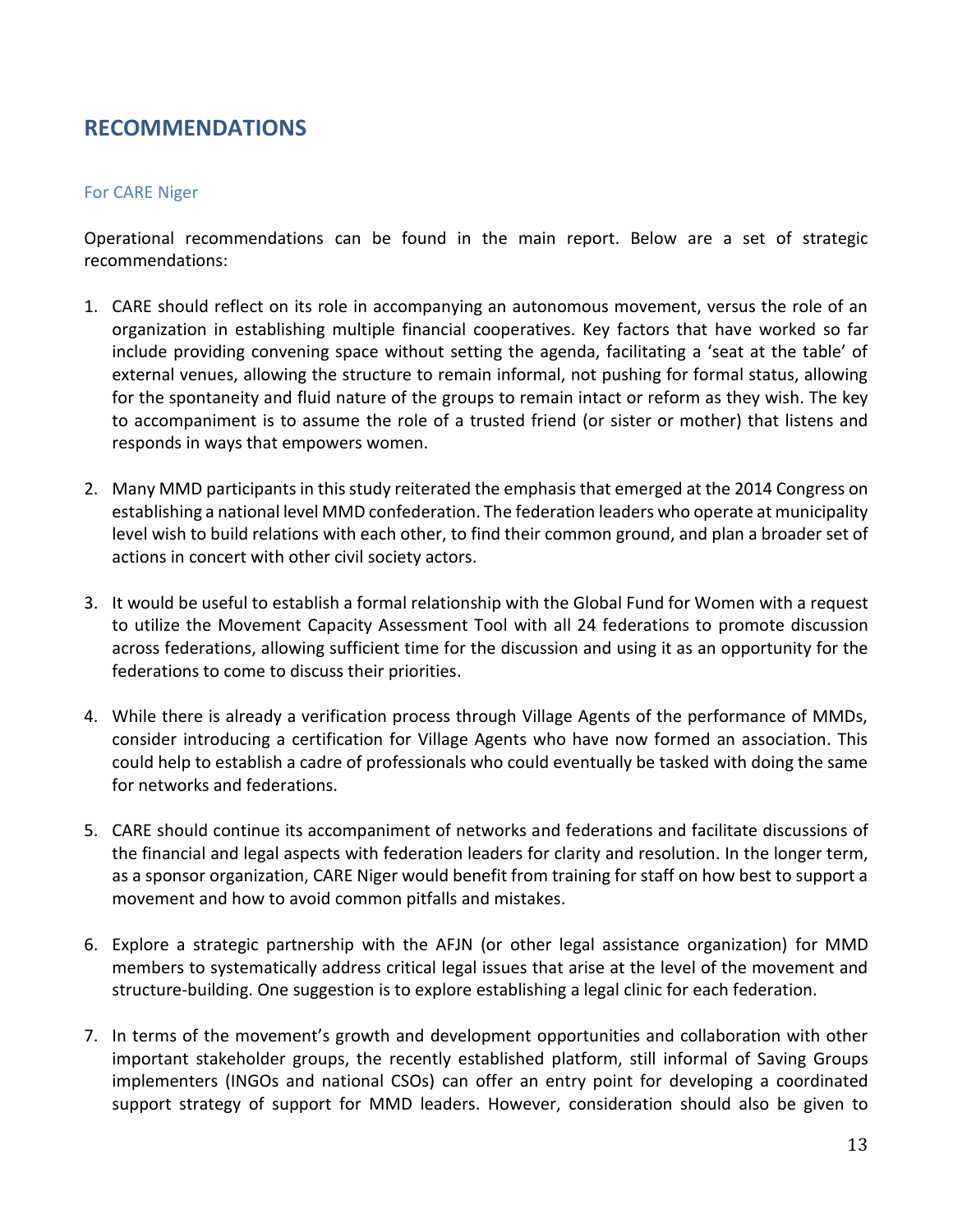establishing a similar forum with technical and financial partners (donor agencies with development programs) to identify opportunities in overlapping areas of intervention.

8. MMD leadership has noted a gap in recruitment success of young women (especially young married women) into MMD groups. CARE should explore options for technical assistance to MMD leadership to find solutions to this gap.

#### For CARE West Africa

Operational recommendations are included in the main report. Strategic recommendations follow:

- 1. There should be a long-term commitment by CARE (or another organization) to the population of women who join MMDs. The accompaniment role that listens to the groups and iterates a convening and support role has proven to be pivotal.
- 2. Invest in training staff in accompaniment roles. The soft skill side is as important, if not more so, than the technical skills. The 'critical friend,' the trust-building, the ability to anticipate what is next on the horizon for the movement and preparing the way, seizing windows of opportunity, are paramount in this relationship. It is of utmost importance to ensure that legal and financial expertise is available to the movement members.
- 3. Further on the accompaniment role, CARE needs to accept and even expect that the movement evolves in unpredicted ways and that because movements are self-organizing, emergent systems, there are likely to be inconsistencies, mistakes made, and lessons learned. CARE needs to acknowledge that the journey belongs to the members; CARE's role is to support and accompany.
- 4. Growth strategies could include an expansion of partners supporting the structures, locating MMD groups in high population density areas and locations that allow for proximity among members, and where there is a demand from technical and financial partners to support women's collective action. Having an available cadre of Village Agents or the equivalent in the areas is also critical.
- 5. MMD groups should be allowed to develop their skills, confidence and capacity before joining networks and the same for networks joining federations. It is important that the felt need to network and federate does not create a rapid proliferation of groups and of networks that are not mature enough.
- 6. It is important that MMD groups evolve their strategies adapted to their local contexts and to discover their own solutions to get around some of the social constraints they encounter. Indeed, as cooperatives in Niger, they were able to quickly gain the support of their communities by helping to resolve urgent needs in the community, as well as practice goodwill actions.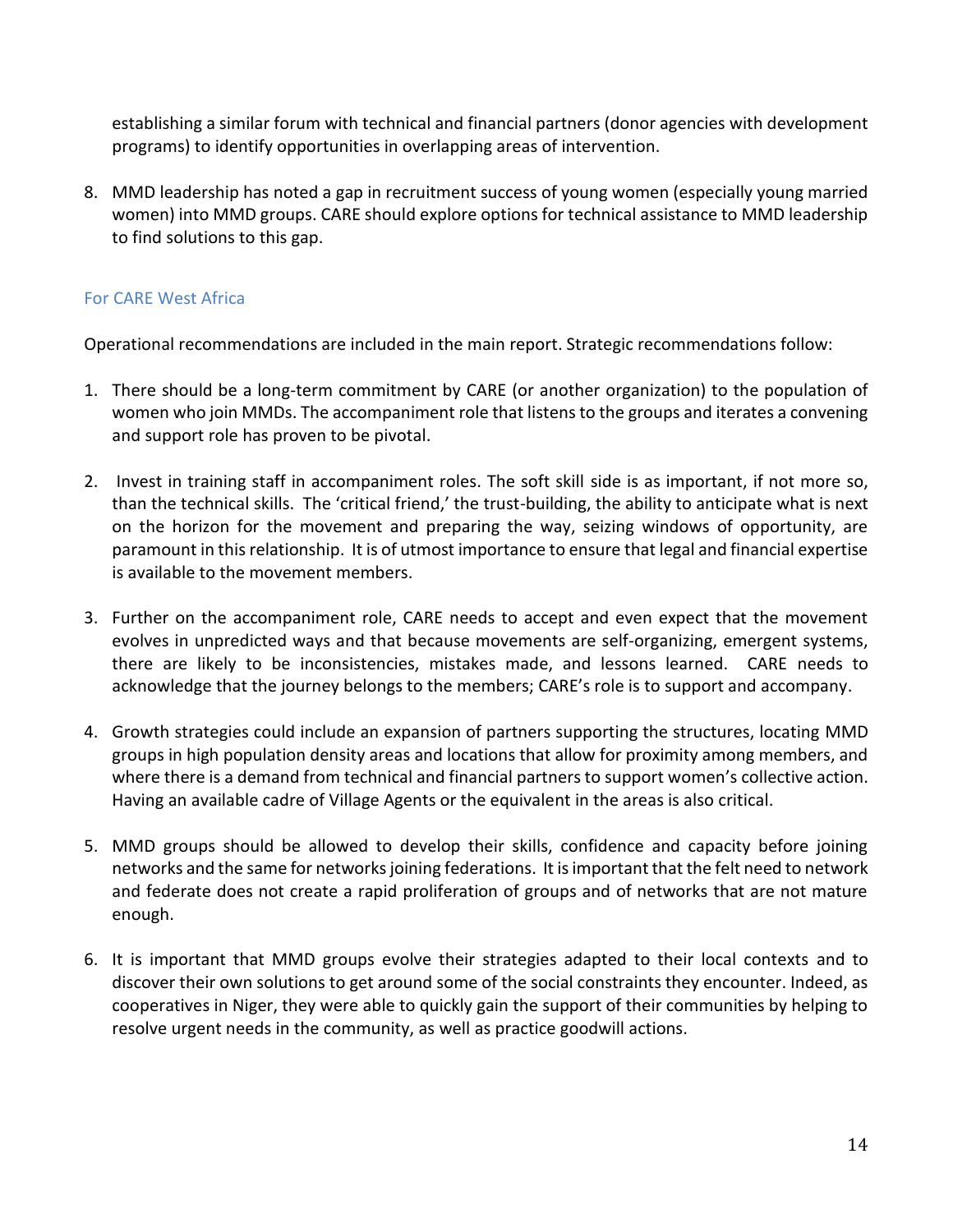7. Opportunities need to be made available to MMD groups to meet, exchange experiences and lessons learned, and decide whether to implement joint actions. CARE can play an important convener role to connect up groups (and networks and federations) along different stages of their evolution.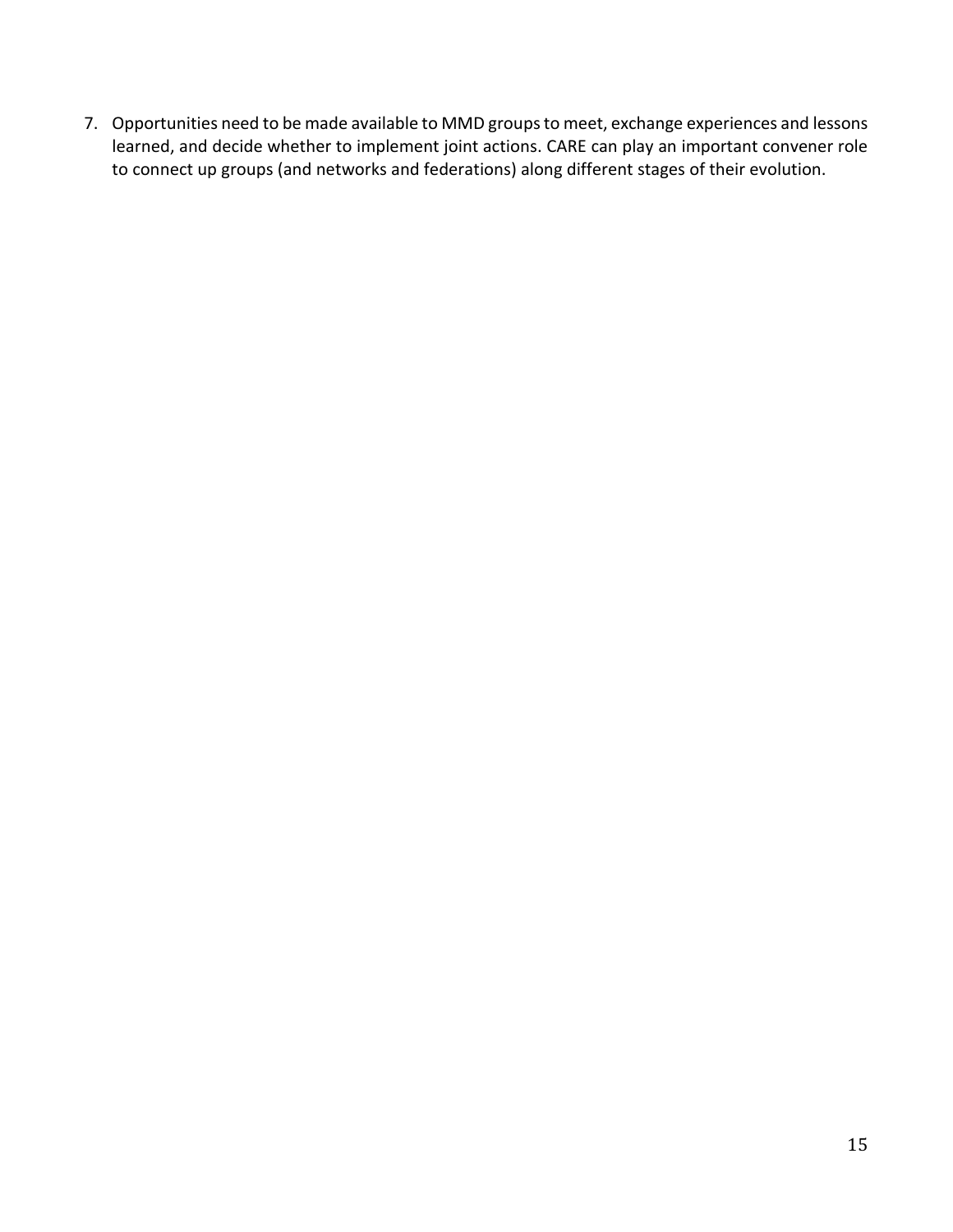



<sup>i</sup>2015 data, http://hdr.undp.org/en/composite/HDI

#### ENDNOTES

ii Voir le site UNDP, UN Development Reports, http://hdr.undp.org/en/composite/GII

iiiNiger's score on the OECD Social Institutions & Gender Index (SIGI) is 0.4415. The SIGI measures 5 dimensions : (a) discriminatory family code, (2) restricted physical integrity, (3) son bias, (4) restricted resources and assets, and (5) restricted civil liberties.. OECD Development Centre. [www.genderindex.org.](http://www.genderindex.org/) 2014.

iv World Food Programme. 2017. *How Climate Drives Hunger: Food Security Climate Analyses, Methodologies & Lessons 2010-2016*. October 2017. The Climate Adaptation Management and Innovation Initiative. See Map, p. 11.